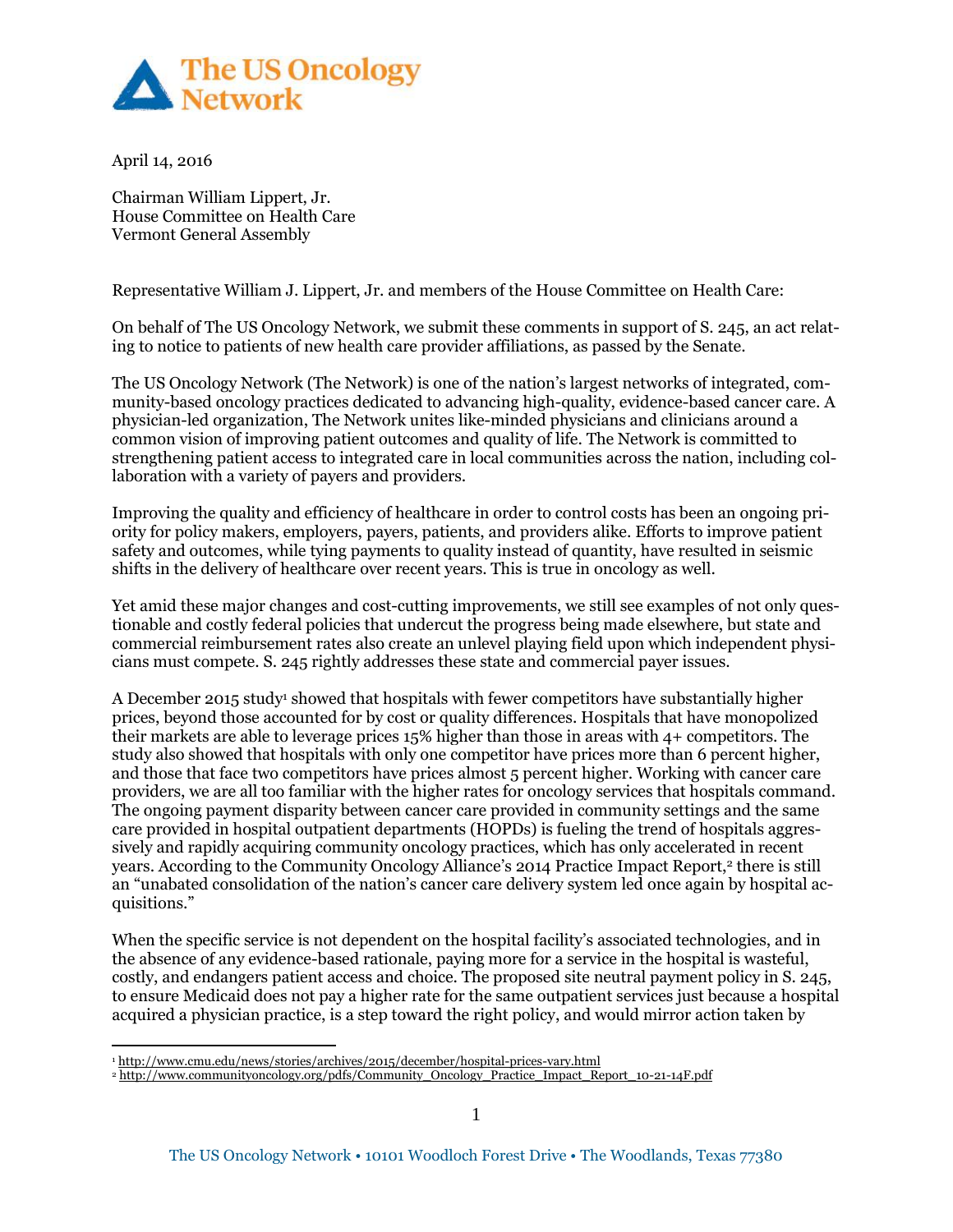Congress in the Bipartisan Budget Act of 2015. Further, the current bill wording, to have the Green Mountain Care Board also consider expanding the same site neutral payment policies to commercial health insurers is something we support. Similarly, the bipartisan leadership of the Connecticut Senate has introduced legislation to address site neutral payments in the commercial payer space in both the 2015 and 2016 legislative sessions. We believe more states are seeing the damaging effects of the unlevel playing field between physician practices and large hospital systems, and will follow the lead of Vermont and Connecticut on introducing site neutral legislation at the state level.

A decade ago, nearly 90% of Americans being treated for cancer had many options for care in the community setting, but changes in reimbursement methodologies have made the previous landscape almost unrecognizable. Today, fewer than 65% of patients receive care in these centers, while HOPDs saw a 150% increase in patient volume in just 6 years.<sup>3</sup>And alarmingly, while hospitals reaped more than triple their previous reimbursement amounts (from \$90 million to \$300 million from 2005 to 2011), many freestanding cancer centers nationwide have been forced to close their doors.

For many community cancer centers, keeping the doors open has often meant making the difficult decision to consolidate with hospitals and large hospital systems. Although this gambit allows an individual practice to survive, these consolidations due to payment disparities increase costs overall and ultimately affect patients by increasing out-of-pocket expenses and limiting patient choice. A recent study of the medical records of 4.5 million patients published in The Journal of the American Medical Association (*JAMA)* concluded that expenditures per patient were 10.3% higher for physician groups owned by hospitals than for independent practices, and expenditures were 19.8% higher for physician groups owned by multihospital systems.<sup>4</sup>

A 2015 study by the IMS Institute also concluded that Americans are paying higher prices for cancer treatments because of these acquisitions. According to the report, reimbursement levels for drug administration costs in hospital outpatient facilities average 189% higher than physician office reimbursement costs for commercially insured patients under the age of 65 years. In 2014, Medicare paid HOPDs twice as much as a physician's offices for the same drug administration service.<sup>4</sup> The pain in the pocketbook doesn't end there: a report by the Milliman research group concluded that Medicare beneficiaries pay \$650 more in out-of-pocket co-payments when cancer care is delivered in the hospital setting as opposed to a physician's office.

According to an April 2016 study by Milliman<sup>5</sup>, during the last decade, the total costs of treating patients with cancer in the United States have risen no faster than overall costs for Medicare and commercially insured populations. The study reveals the cancer care costs have actually not outpaced other health care spending trends, but rather the total costs of treating cancer patients have increased at nearly the same rate as overall health care spending over the 2004-2014 period. The study also looked in-depth at cost trends in the site of service for chemotherapy infusion. It found that the site of service for chemotherapy infusion in America has dramatically shifted away from the physician office to the generally higher-cost hospital outpatient settings. The study found that the proportion of chemotherapy infusions delivered in hospital outpatient departments nearly tripled, increasing from 15.8% to 45.9% in the Medicare population during the study period. For the commercially

 $\overline{a}$ 

<sup>3</sup> Results of analyses for chemotherapy administration utilization and chemotherapy drug utilization, 2005-2011, for Medicare feefor-service beneficiaries. Community Oncology Alliance website.

[http://www.communityoncology.org/UserFiles/Moran\\_Site\\_Shift\\_Study\\_P1.pdf.](http://www.communityoncology.org/UserFiles/Moran_Site_Shift_Study_P1.pdf) Published May 2013. Accessed July 28, 2015. - See more at: [http://www.ajmc.com/journals/evidence-based-oncology/2015/august-2015/Equalize-Payment-Across-Site-of-](http://www.ajmc.com/journals/evidence-based-oncology/2015/august-2015/Equalize-Payment-Across-Site-of-Service#sthash.UF5eYhYk.dpuf)[Service#sthash.UF5eYhYk.dpuf](http://www.ajmc.com/journals/evidence-based-oncology/2015/august-2015/Equalize-Payment-Across-Site-of-Service#sthash.UF5eYhYk.dpuf)

<sup>4</sup> Robinson JC, Miller K. Total expenditures per patient in hospital-owned and physician-owned physician organizations in California. *JAMA*. 2014;312(16):1663-1669. See more at: [http://www.ajmc.com/journals/evidence-based-oncology/2015/august-](http://www.ajmc.com/journals/evidence-based-oncology/2015/august-2015/Equalize-Payment-Across-Site-of-Service#sthash.UF5eYhYk.dpuf)[2015/Equalize-Payment-Across-Site-of-Service#sthash.UF5eYhYk.dpuf](http://www.ajmc.com/journals/evidence-based-oncology/2015/august-2015/Equalize-Payment-Across-Site-of-Service#sthash.UF5eYhYk.dpuf)

<sup>5</sup> Cost Drivers of Cancer Care: A Retrospective Analysis of Medicare and Commercially Insured Population Claim Data 2004-2014. See more at: <http://www.communityoncology.org/pdfs/Trends-in-Cancer-Costs-White-Paper-FINAL-20160403.pdf>